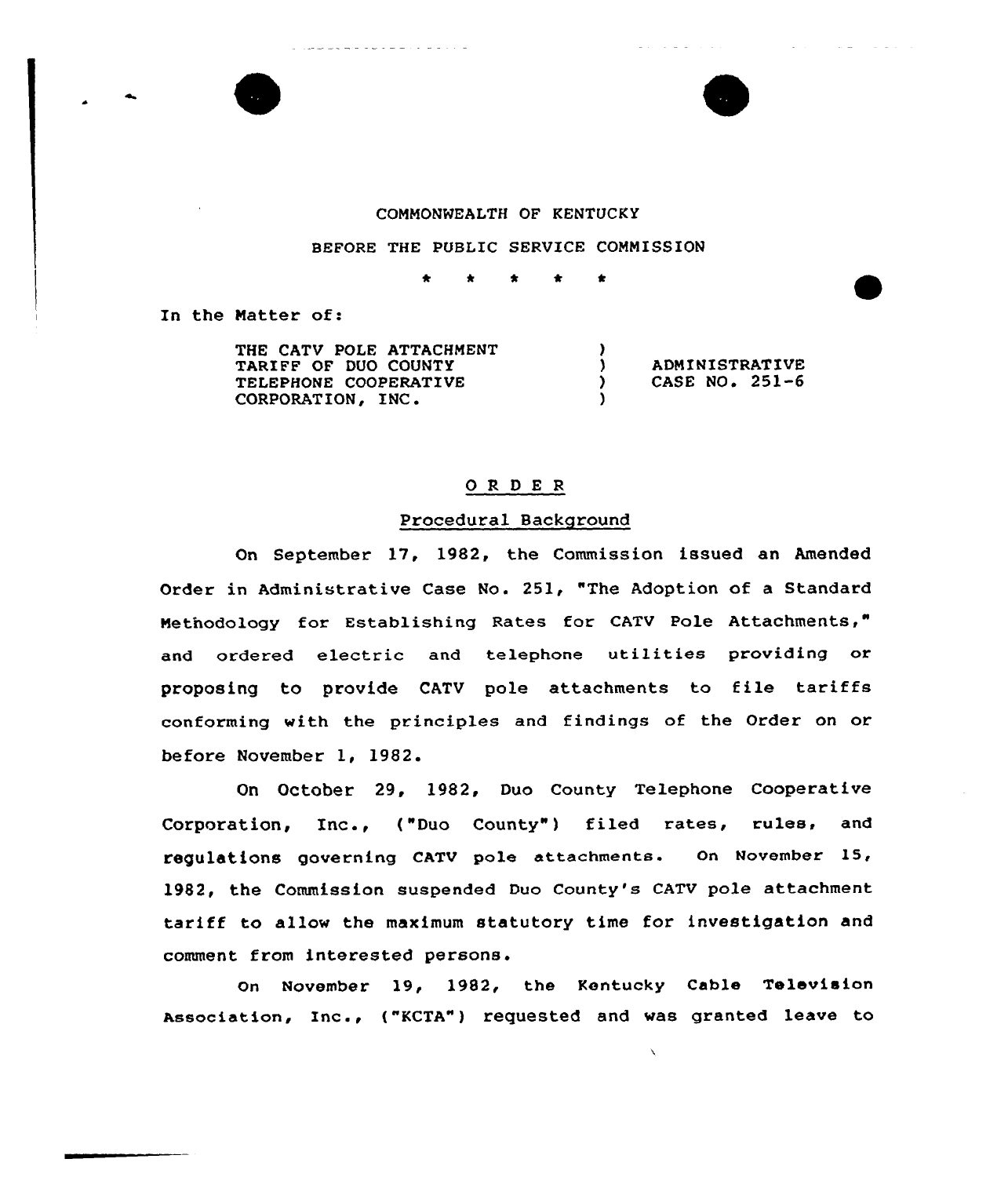



intervene and comment on Duo County's CATV pole attachment tariff. On January 17, 1983, KCTA filed <sup>a</sup> statement of objections to various CATV pole attachment tariffs, but made no specific objections in the case of Duo County.

The Commission considers the matter of Duo County's CATV pole attachment tariff submitted for final determination.

# Findings

The Commission, having considered the evidence of record and being advised, is of the opinion and finds that:

1. Duo County's rules and regulations governing CATV pole attachments conform with the principles and findings of the Commission's Amended Qrder in Administrative Case No. 251, and should be approved, except as follows:

(a) Duo County did not file <sup>a</sup> rule or regulation governing CATV conduit usage . The Commission advises Duo County that in the event it provides or plans to provide CATV conduit space, it should file a CATV conduit usage rate, along with appropriate cost information.

(b) At page 5, section C.9, Duo County should understand that it may establish conditions on the assignment, transfer, or subletting of the right to make pole attachments, but cannot infringe on the right of the CATV operator to dispose of CATV property.

 $\overline{2}$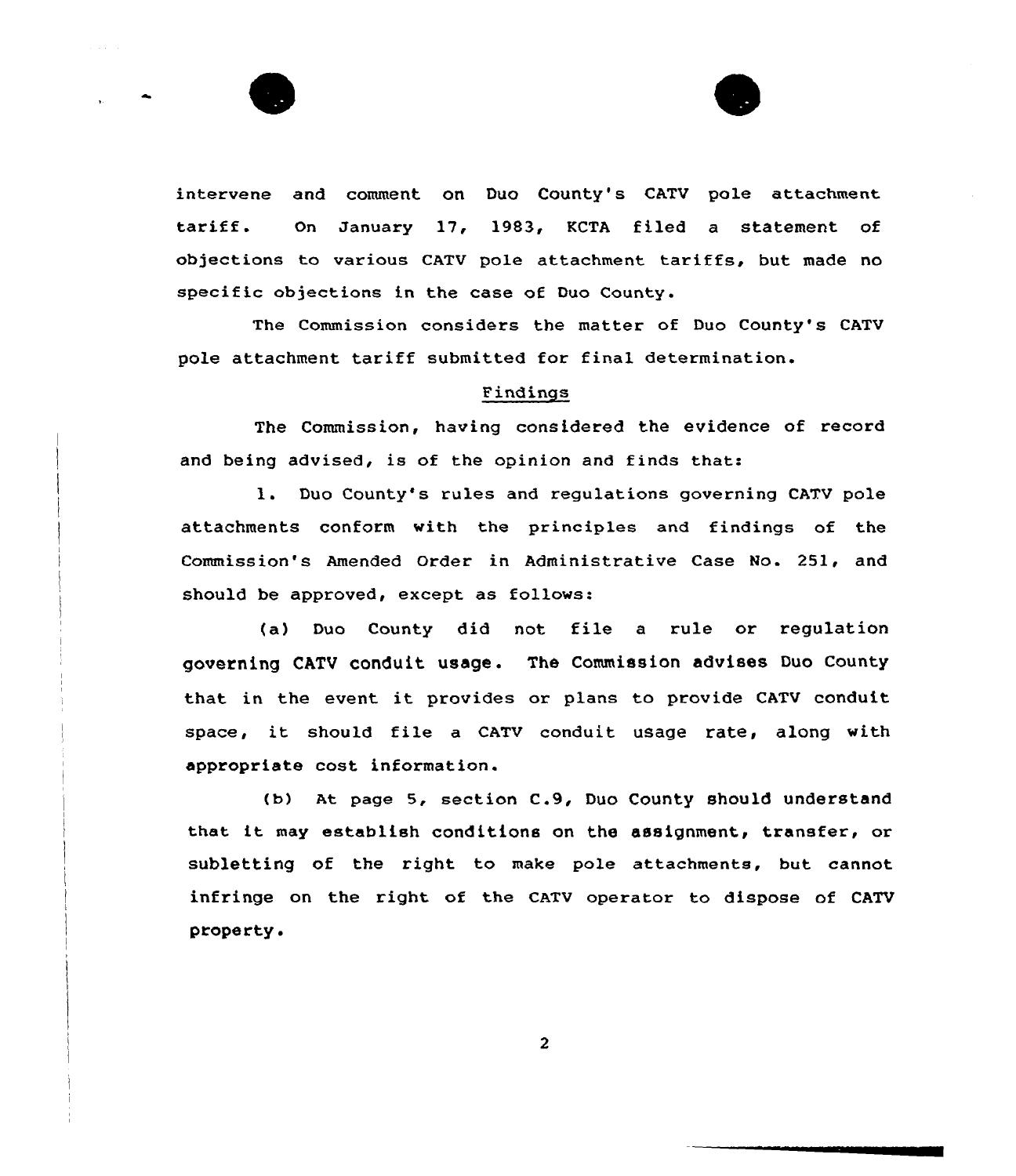{c) At page 10, section 13, the Commission advises Duo County that it is not required to provide anchor attachments. However, in the event it provides or plans to provide CATV anchor attachments, it should file <sup>a</sup> CATV anchor attachment rate, along with appropriate cost information.

2. Duo County failed to file sufficient information to verify its calculations of embedded pale cost. Therefore, Duo County should file information from plant records or another reliable source showing the number of  $30$ -foot,  $35$ -foot,  $40$ -foot, and 45-foot poles in service, and related pole investment. The information should be classified according to vintage year. Also, any discrepancy between the total number of poles shown in the calculations of embedded pole cost and the total number of poles shown in the 1981 Annual Report should be explained.

<sup>3</sup> Duo County's calculation of its annual carrying charge should be modified as follows:

(a) The cost of money component should be deleted, because the cost of debt was included in the last rate of return authorized by the Commission, in Case No. 8153, "Application of Duo county Telephone cooperative Corporation, Inc., Jamestown, Kentucky, 42629, For Authority to Implement An Adjustment In Its Uniform Subscriber Rates."

(b) The taxes component should be 1.11 percent, as calculated from the 1981 Annual Report.

 $\overline{\mathbf{3}}$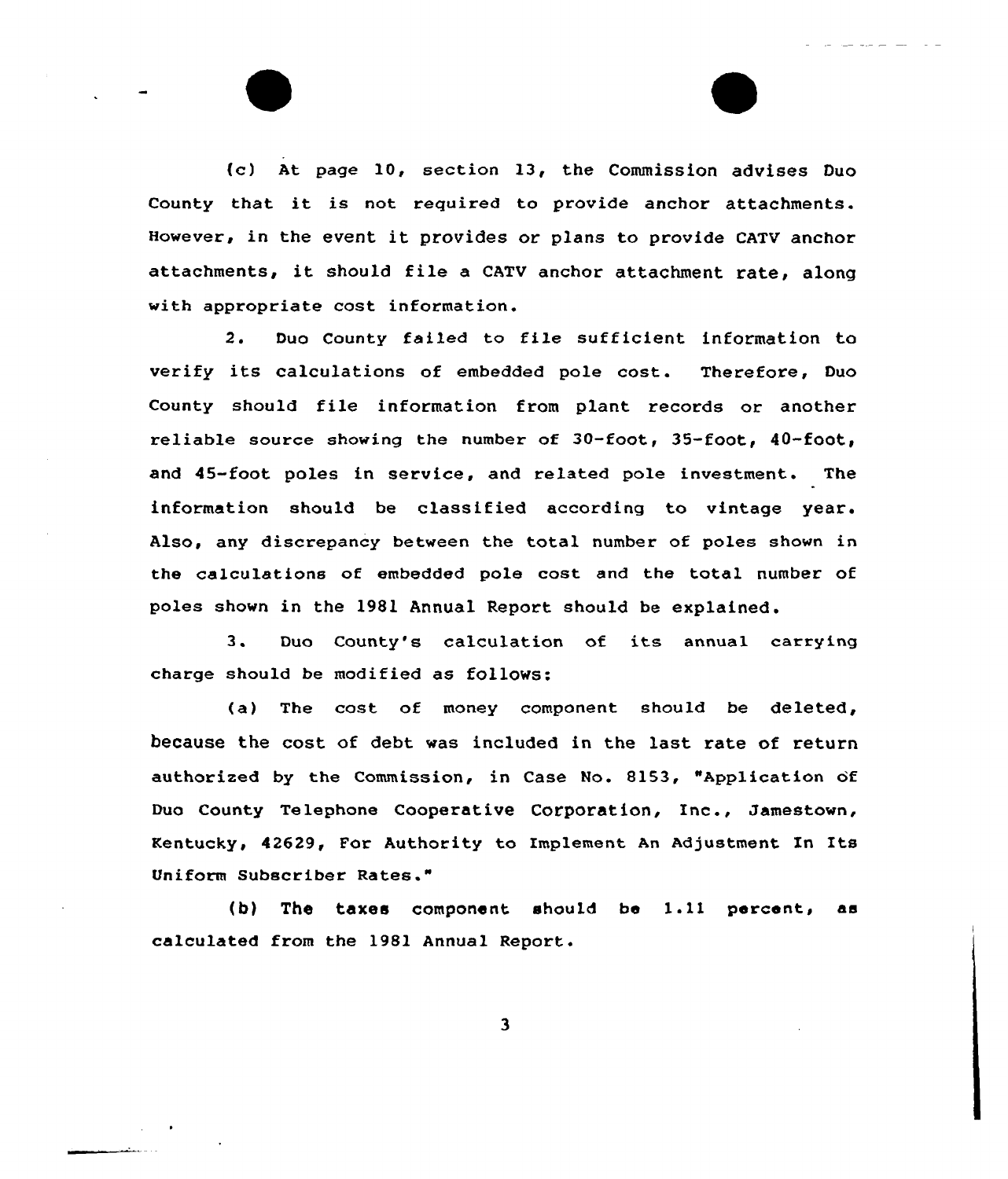(c) The administration and overhead component should be 5.29 percent, as calculated from the 1981 Annual Report.

(d) The maintenance component should be 1.27 percent, as calculated from the 1981 Annual Report. The maintenance component should be based on the most recent available information. It should not be calculated as <sup>a</sup> 5-year average and should not be inflated.

(e) The total annual carrying charge should be 16.13 percent, based on calculations from the 1981 Annual Report and the Commission's Order in Case No. 8153.

4. Duo County should be allowed to substitute 1982 Annual Report information to adjust its annual carrying charge, if the information is available and filed with the Commission. Furthermore, any adjusted calculation of the annual carrying charge should be made as outlined in Attachment 1 to this Order, unless a specific deviation is requested and reasonable cause is demonstrated

# Orders

IT IS THEREFORE ORDERED that Duo County's CATV pole attachment tariff as filed with the Commission on October 29, 1982, be and it hereby is denied.

IT IS FORTHER ORDERED that Duo County shall file revised rates, rules, and regulations governing CATV pole attachments with the Commission within 30 days from the date of this Order,

4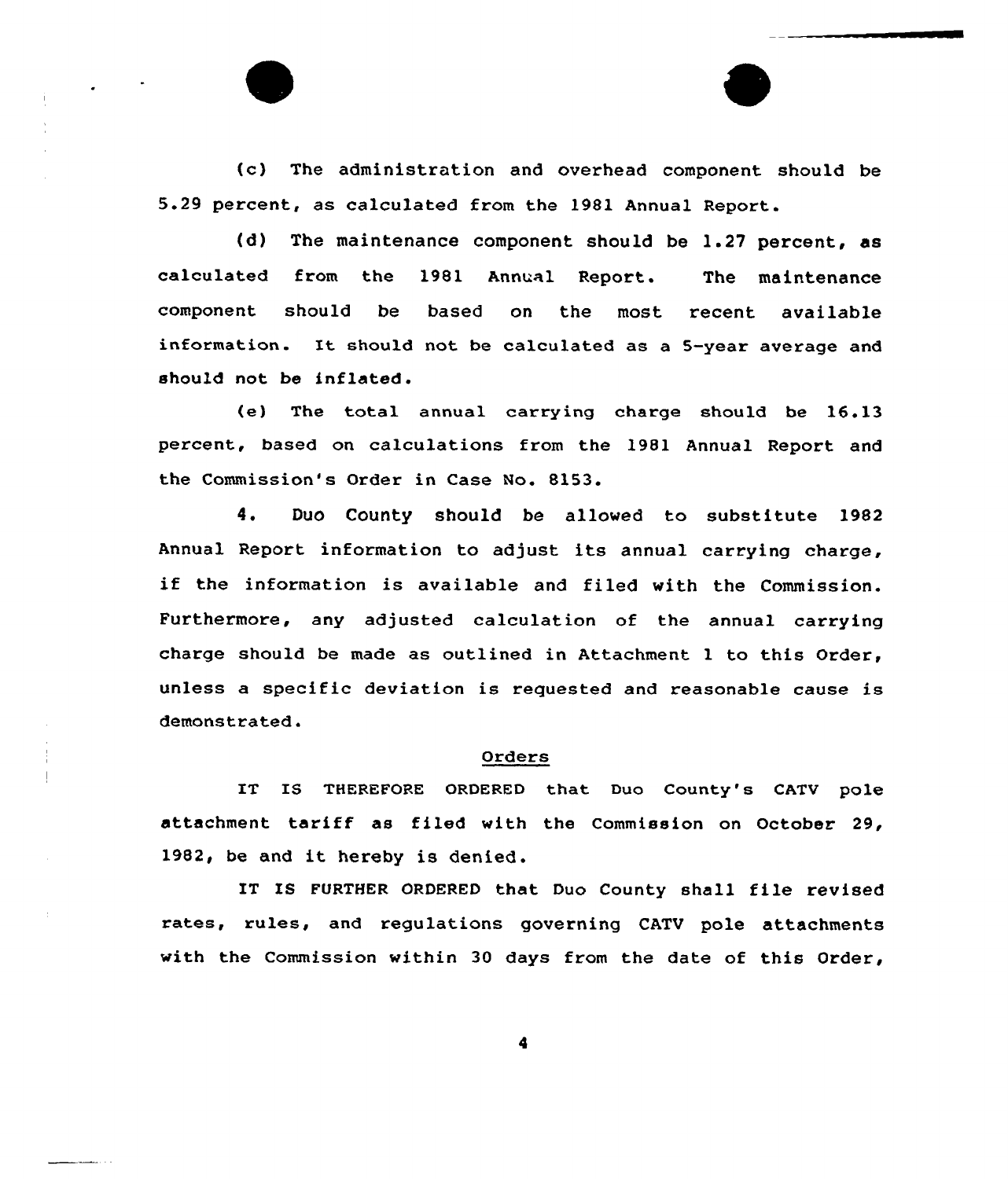

IT IS FURTHER ORDERED that Duo County shall file information as outlined in this order concerning embedded pole cost at the same time it files its revised rates, rules and regulations.

Done at Frankfort, Kentucky, this 31st day of March, 1983.

PUBLIC SERVICE CONNISSION

 $\overrightarrow{G}$ Kairma

man<br>Hiccine Randall

 $\overline{\text{Comm}}$ :

ATTEST:

**Secretary**